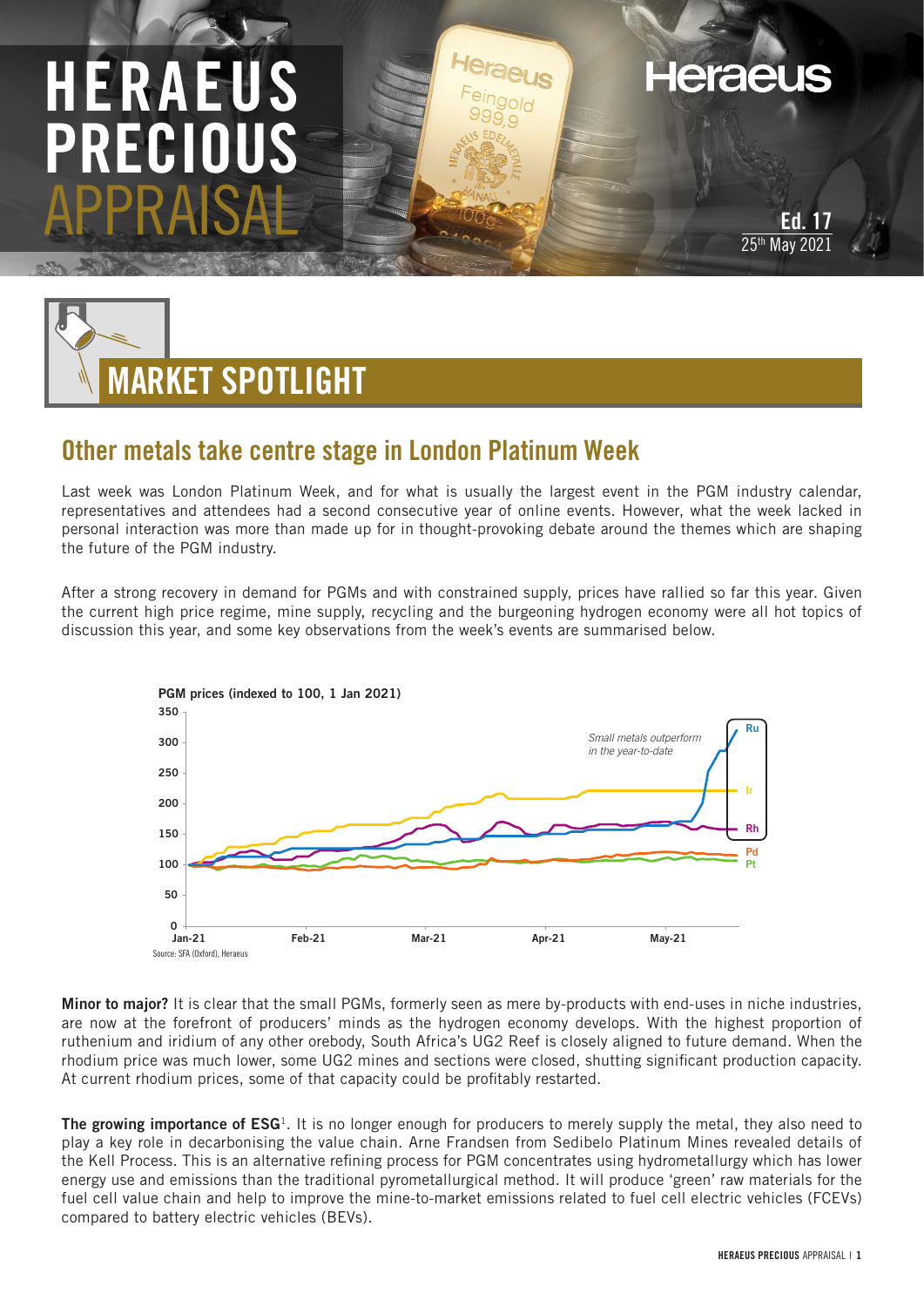# MARKET SPOTLIGHT

Beware of BEVs. The changing political and environmental landscape has dictated significant upward revisions to BEV forecasts, according to LMC Automotive, while the market share of FCEVs is expected to remain low until 2030. Additionally, SFA (Oxford) noted that the rising cost of aftertreatment for internal combustion engine (ICE) vehicles to meet increasingly strict emissions legislation is likely to tip the balance in favour of BEVs (at the expense of PGM demand for ICE vehicles) in the medium term owing to record high palladium and rhodium prices and the higher loadings required.



There's room for everyone at the clean mobility party. Over the long term (beyond 2030), the convenience of refuelling, improved range and cost reduction are expected to boost the uptake of FCEVs, although Toyota reiterated the need for government support and collaboration between all players in the hydrogen industry to ensure its success. Overall, BEVs and FCEVs are expected to co-exist in the green mobility industry, with each technology appealing to different market segments.

Low PGM loadings are key to a GW-scale hydrogen economy. Philipp Walter revealed details of Heraeus's ongoing work to reduce PGM loadings in polymer electrolyte membrane (PEM) electrolysers and ensure their long-term success on a large scale. Given current high prices, PGMs account for a significant share of electrolyser costs, although next-generation electrolyser technology could see platinum and iridium loadings reduced by a factor of 4 and 5, respectively. While the majority of hydrogen is still produced from 'grey' sources, i.e. fossil fuels, demand for ruthenium will remain. However, as hydrogen grows 'greener', the more requirements for ruthenium will diminish. Cost reductions are necessary to enable the widespread adoption of this technology. If this can be achieved, unit sales growth will lift PGM use even with lower loadings, as has already been seen with silver use in solar cells.

Has China's jewellery found its sparkle? Platinum Guild International (PGI) presented its latest platinum jewellery business review, which revealed that despite a slow start to the year, China's platinum jewellery fabrication in 2020 declined by only 8% year-on-year to 929 koz (compared to -48% in India). PGI forecasts an optimistic change of between -2% and 2% year-on-year in China's platinum fabrication this year, although Johnson Matthey's demand projections are more cautious. PGI noted that retail sales of platinum jewellery in Japan totalled 509 koz in 2020, a 10% decline year-on-year, while the US recorded a 3.4% gain.

Capacity constraints could curb secondary PGM supply. The constraints on autocatalyst recycling could limit the recovery of PGMs this year, as several major European and North American recyclers are running close to capacity. Johnson Matthey noted that high palladium and rhodium prices mean gasoline autocatalysts are likely to be prioritised over diesel, which will restrict platinum recovery.